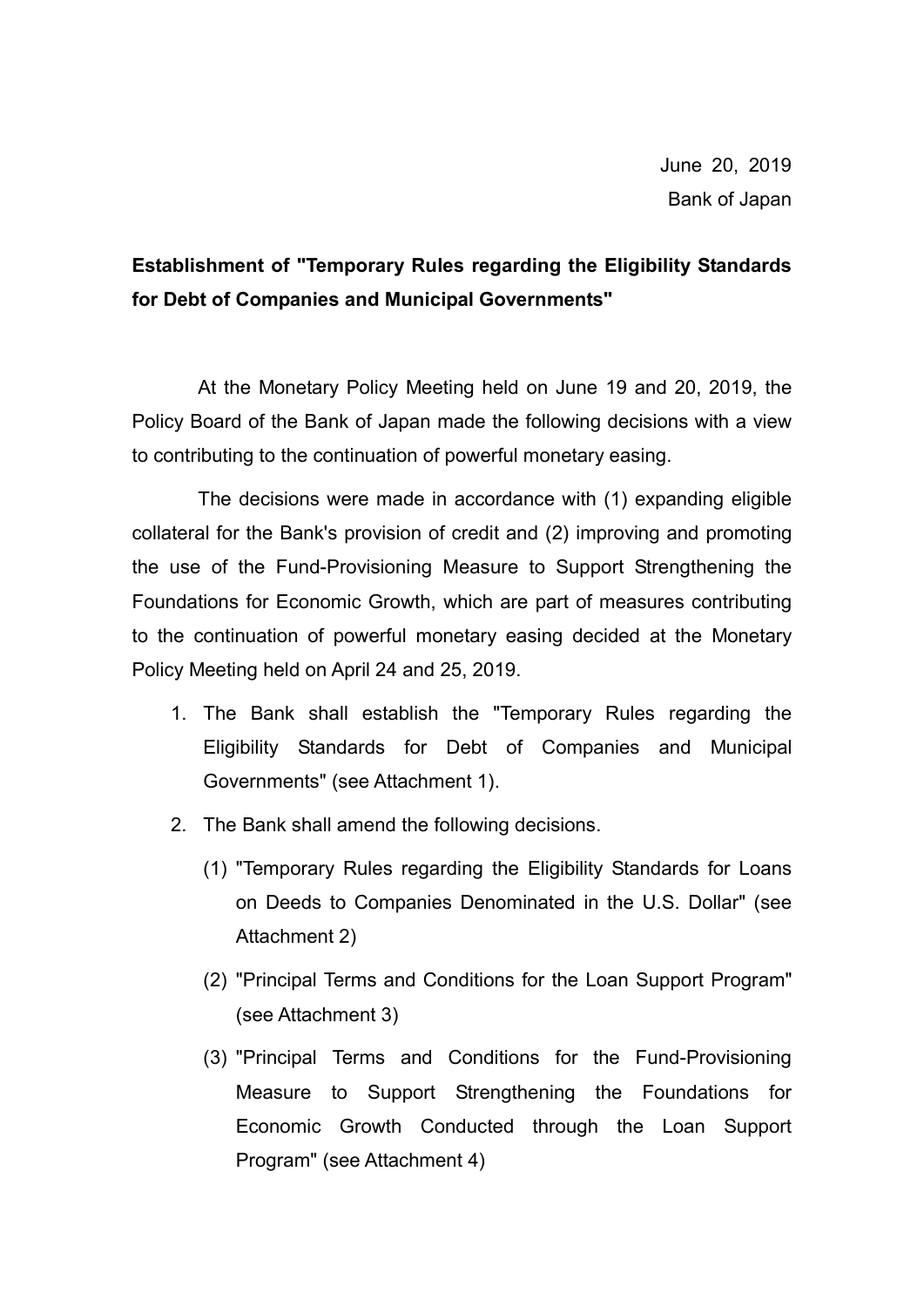- (4) "Special Rules for the U.S. Dollar Lending Arrangement to Enhance the Fund-Provisioning Measure to Support Strengthening the Foundations for Economic Growth Conducted through the Loan Support Program" (see Attachment 5)
- (5) "Principal Terms and Conditions for the Fund-Provisioning Measure to Stimulate Bank Lending Conducted through the Loan Support Program" (see Attachment 6)
- (6) "Special Rules for Member Financial Institutions of Central Organizations of Financial Cooperatives to Use the Fund-Provisioning Measure to Support Strengthening the Foundations for Economic Growth and the Fund-Provisioning Measure to Stimulate Bank Lending" (see Attachment 7)
- 3. The Bank shall abolish the following rules on the effective date of the establishment in 1. However, the collateral deemed eligible before the date pursuant to the rules below shall be deemed eligible pursuant to the "Temporary Rules regarding the Eligibility Standards for Debt of Companies and Municipal Government."
	- (1) "Temporary Rules regarding the Eligibility Standards for Debt of Companies in Disaster Areas"
	- (2) "Temporary Rules regarding the Eligibility Standards for Debt of Companies in Disaster Areas of the 2016 Kumamoto Earthquake"
- 4. The Bank shall abolish the following rules on the effective date of the amendment to 2.(3). However, loans disbursed before the date shall be dealt with as before, except that the amended principal terms and conditions stipulated in 2.(3) shall be applied to prepayment.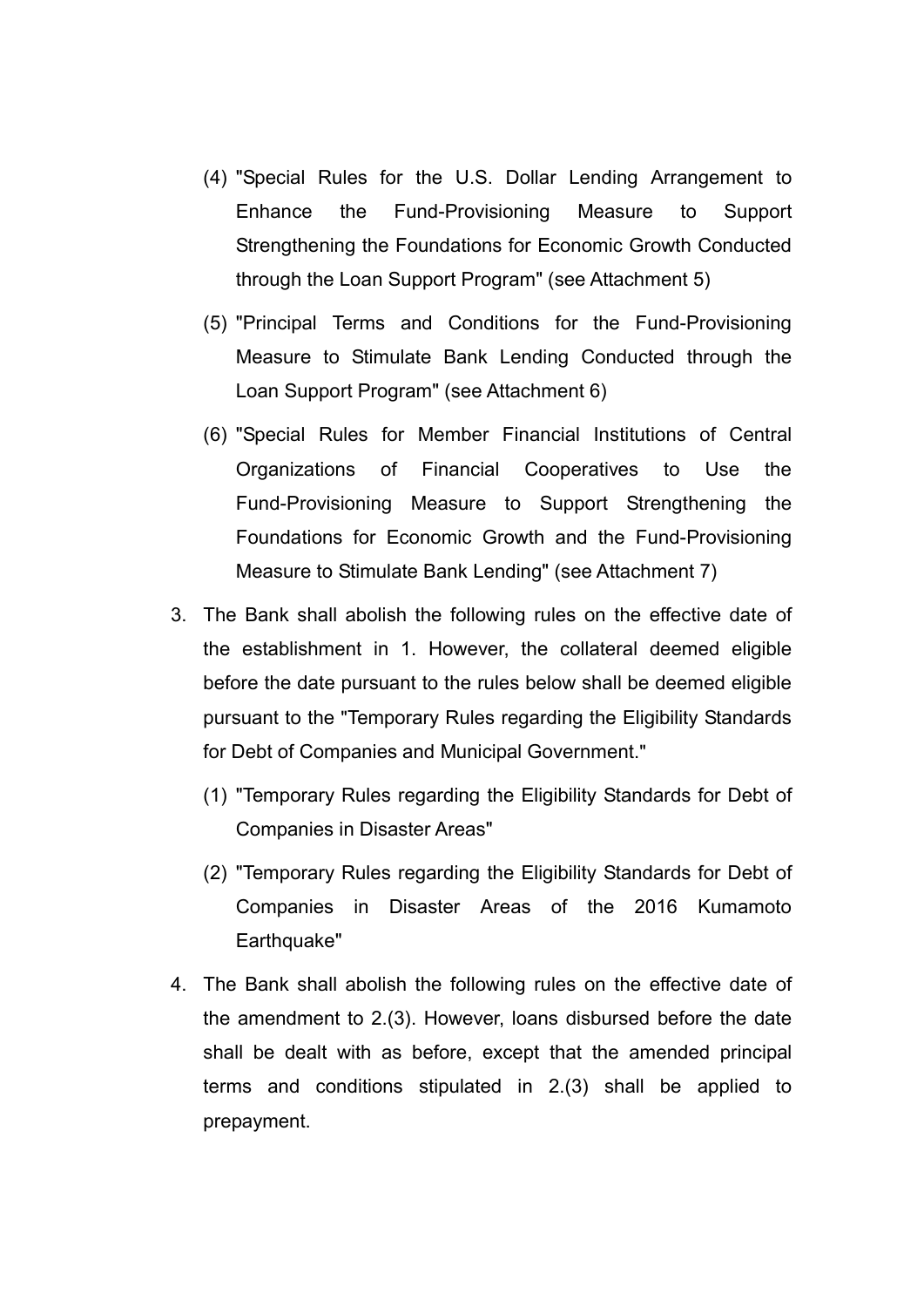- (1) "Special Rules for Equity Investments and Asset-Based Lending to Enhance the Fund-Provisioning Measure to Support Strengthening the Foundations for Economic Growth Conducted through the Loan Support Program"
- (2) "Special Rules for Small-Lot Investments and Loans to Enhance the Fund-Provisioning Measure to Support Strengthening the Foundations for Economic Growth Conducted through the Loan Support Program"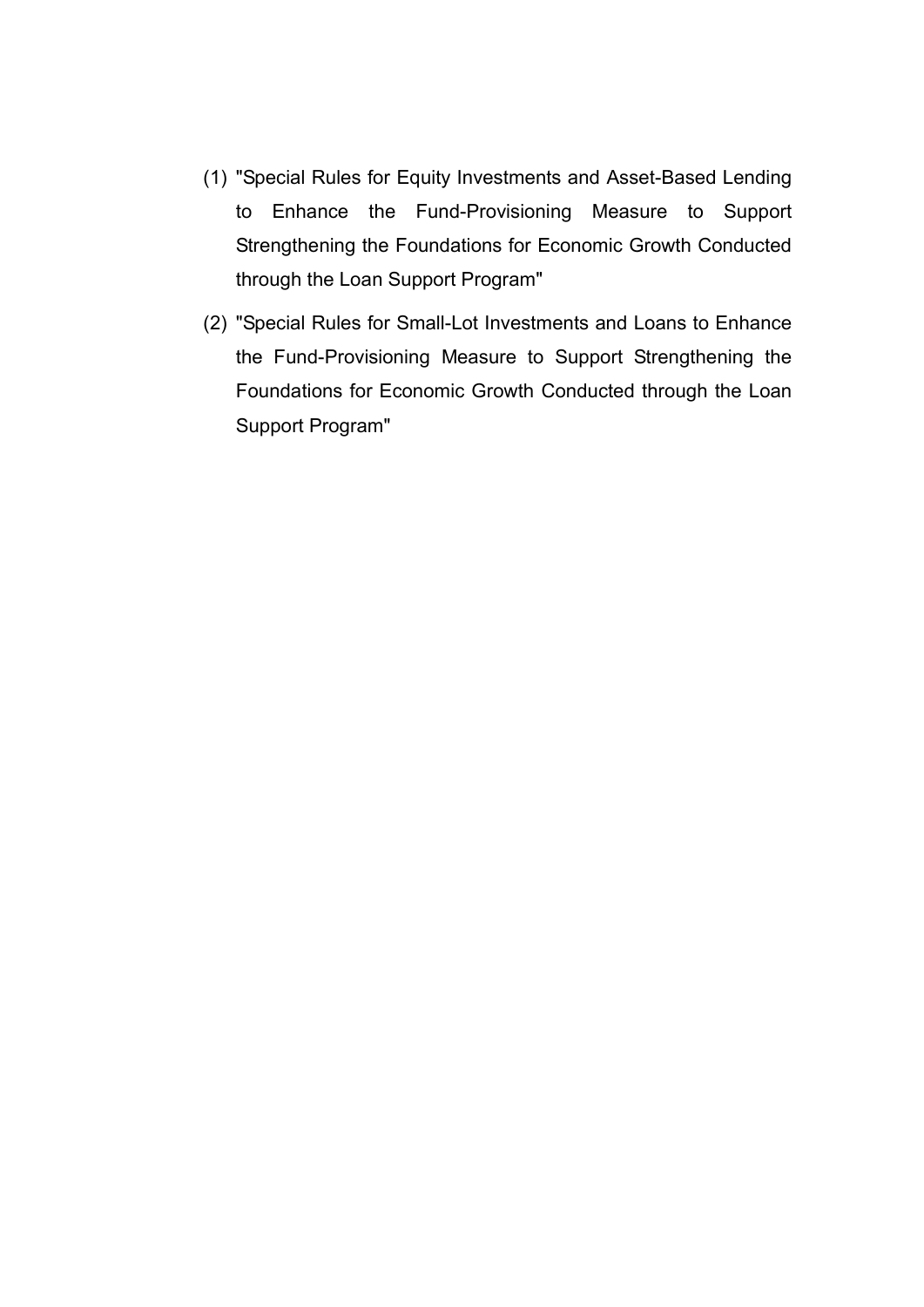# Temporary Rules regarding the Eligibility Standards for Debt of Companies and Municipal Governments

#### 1. Purpose

With a view to facilitating monetary operations, the Bank shall apply, for the time being, the temporary rules to the eligibility standards for and collateral prices of debt of companies and municipal governments, in addition to the "Guidelines on Eligible Collateral" (Policy Board Decision on October 13, 2000) and the "Guidelines on Credit Ratings of Companies" (Policy Board Decision on October 13, 2000).

### 2. Categories of Eligible Collateral

The categories of eligible collateral shall be as set forth in the Table.

## 3. Eligibility Standards for Each Category of Collateral

Eligibility standards concerning creditworthiness and marketability of each category of collateral stipulated in 2. shall be as set forth in the Table, except when the collateral satisfies the standards stipulated in the Table of the "Guidelines on Eligible Collateral." However, the Bank may make exceptions where it considers it inappropriate to accept items as collateral.

#### 4. Collateral Prices

Collateral prices for the categories of collateral stipulated in 2. shall be calculated according to 3.(2) and (3) of the "Guidelines on Eligible Collateral," except when the collateral satisfies the standards stipulated in the Table of the "Guidelines on Eligible Collateral."

5. Special Provisions regarding Bills Drawn by Companies, Self-Assessed Electronically Recorded Monetary Claims, and Self-Assessed Loans on **Deeds**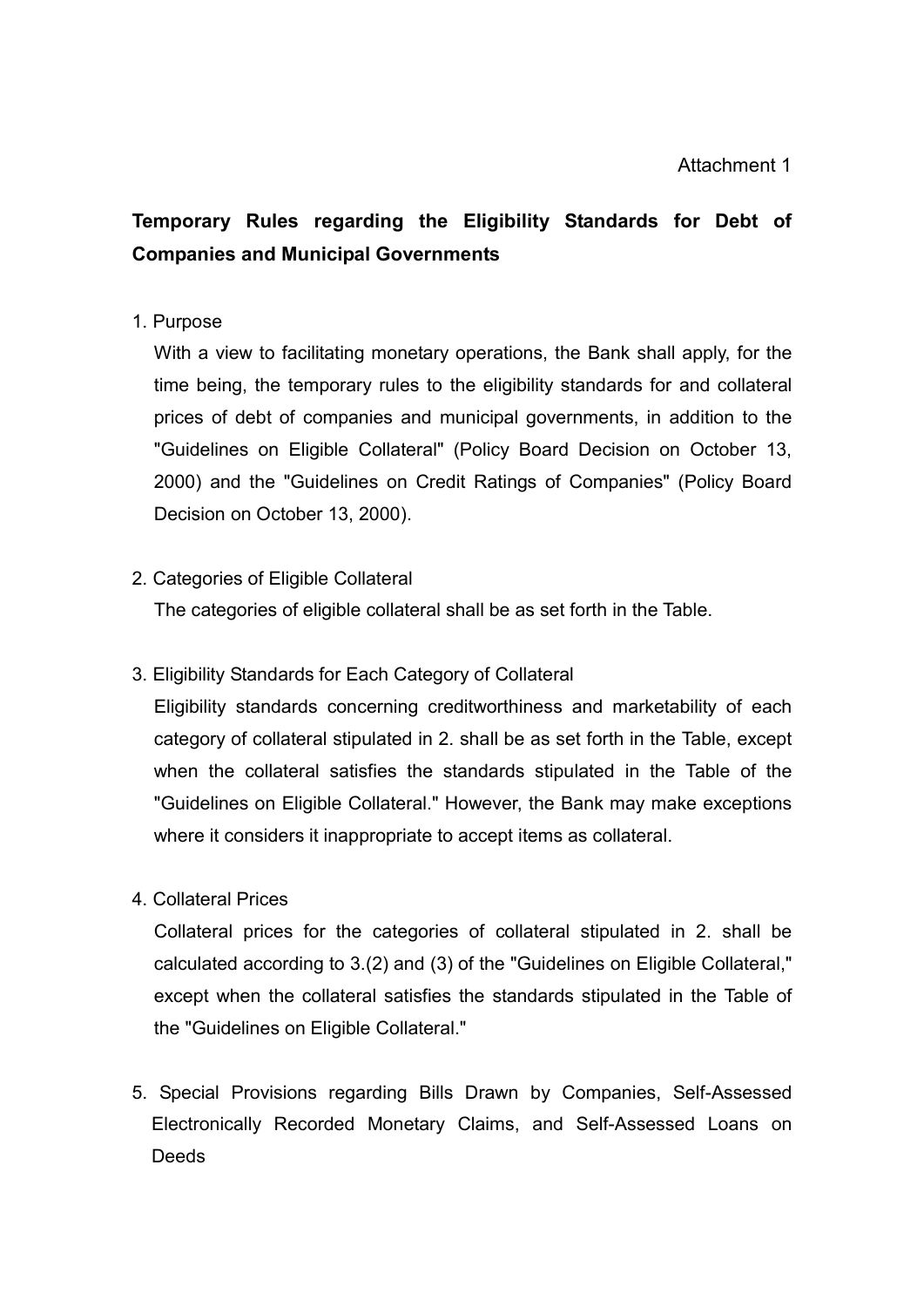#### (1) Maximum Amount of Collateral

For each counterparty, the total amount of bills drawn by companies, self-assessed electronically recorded monetary claims (eligible electronically recorded monetary claims on companies satisfying (1), (2)(a) and (3) of the corresponding column in the Table and eligible electronically recorded monetary claims on entities owned by municipal governments (entities that are wholly-owned by municipal governments, hereinafter the same), hereinafter the same), and self-assessed loans on deeds (eligible loans on deeds to companies satisfying (1)(a) and (2) of the corresponding column in the Table and eligible loans on deeds to entities owned by municipal governments, hereinafter the same) submitted to the Bank pursuant to the eligibility standards stipulated in 3. shall not exceed the amount calculated by multiplying the total amount of collateral submitted to the Bank, and the percentage set pursuant to the relevant rules of the Bank.

#### (2) Evaluation of Creditworthiness

The Bank shall not apply 4.(3) of the "Guidelines on Eligible Collateral" in evaluating the creditworthiness of debtors of bills drawn by companies, self-assessed electronically recorded monetary claims, and self-assessed loans on deeds pursuant to the eligibility standards stipulated in 3.

#### (Supplementary Provision)

These temporary rules shall become effective on the date determined by the Governor.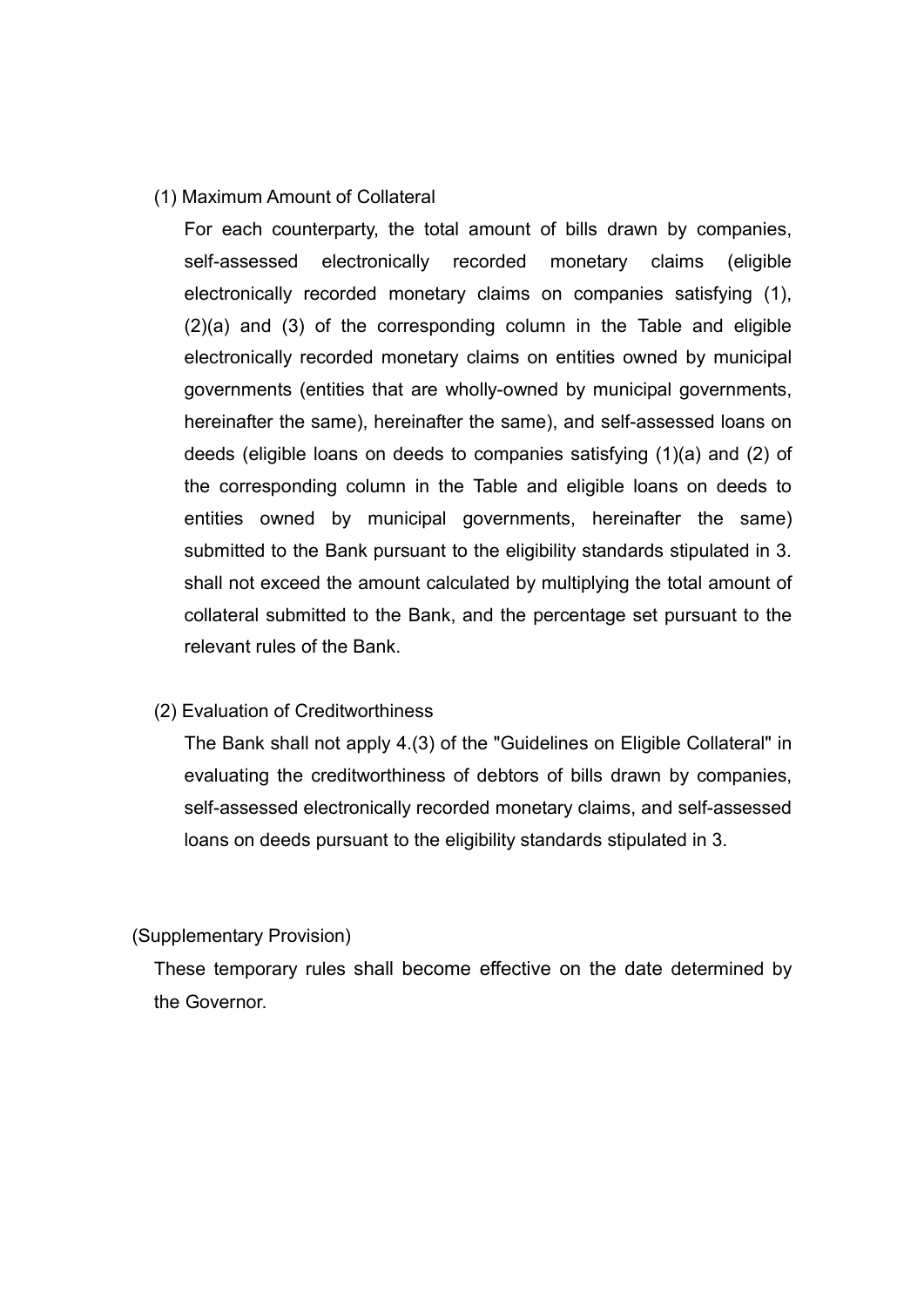Table

# Eligibility Standards for Each Category of Collateral

| <b>Collateral Category</b>                                              | <b>Eligibility Standard</b>                                                                                                                                                                                                                                                                                                                                                                                                               |
|-------------------------------------------------------------------------|-------------------------------------------------------------------------------------------------------------------------------------------------------------------------------------------------------------------------------------------------------------------------------------------------------------------------------------------------------------------------------------------------------------------------------------------|
| <b>Corporate Bonds</b>                                                  | Publicly-offered straight bonds rated BBB or higher by an<br>eligible rating agency (including those issued by a company<br>rated BBB or higher, those fully guaranteed by a company<br>rated BBB or higher, and those guaranteed by a company<br>whose non-guaranteed bonds issued are rated BBB or<br>higher)<br>which<br>deemed<br>eligible<br>light<br>are<br>in<br>of<br>creditworthiness and other relevant factors.                |
| <b>Bills</b><br>Drawn<br>by<br>Companies                                | Bills satisfying the following requirements:<br>(1) Bills drawn by debtors that are assessed as having<br>strong results and no particular problems with its<br>financial position in the latest self-assessment by the<br>financial institution submitting the collateral.                                                                                                                                                               |
|                                                                         | (2) Bills with an original maturity of up to 1 year.                                                                                                                                                                                                                                                                                                                                                                                      |
| <b>Electronically Recorded</b><br>Monetary<br>Claims<br>on<br>Companies | Electronically recorded monetary claims satisfying<br>the<br>following requirements:<br>(1) Electronically recorded monetary claims for which<br>electronic records are made by eligible recording<br>institutions.                                                                                                                                                                                                                       |
|                                                                         | (2) Electronically recorded monetary claims on debtors<br>satisfying either of the following requirements:<br>(a) Debtors that are assessed as having strong<br>results and no particular problems with its financial<br>position in the latest self-assessment by the<br>financial institution submitting the collateral.<br>(b) Debtors that are rated BBB or higher by an eligible<br>(including<br>where<br>rating<br>agency<br>cases |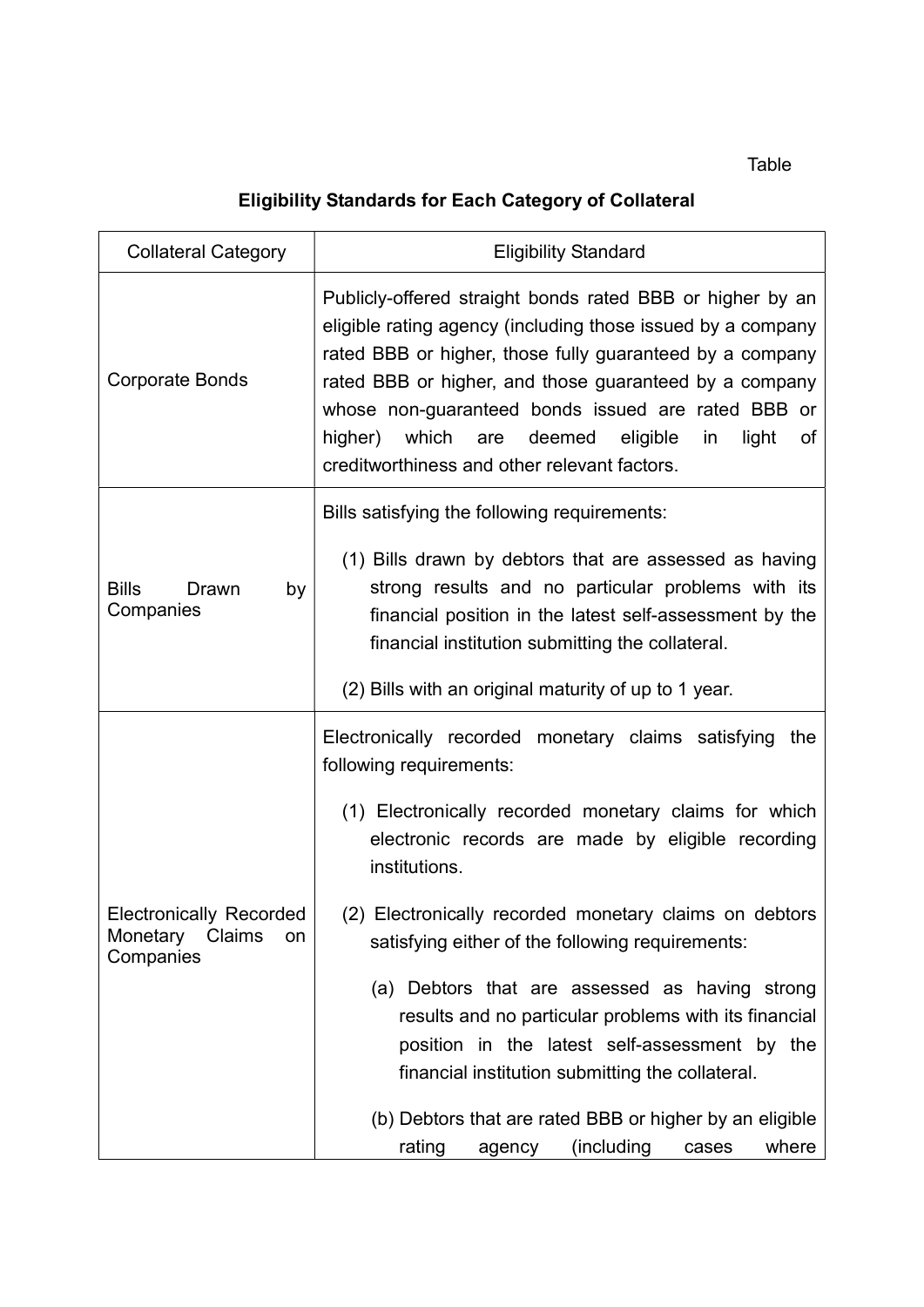|                                                                                         | non-guaranteed bonds issued by the debtor are<br>rated BBB or higher) and are deemed eligible in<br>light of creditworthiness and other relevant factors.                                                                                                                 |
|-----------------------------------------------------------------------------------------|---------------------------------------------------------------------------------------------------------------------------------------------------------------------------------------------------------------------------------------------------------------------------|
|                                                                                         | (3) Electronically recorded monetary claims with a<br>residual maturity of up to 10 years (including those<br>with a maturity date falling in the same month of the<br>tenth year).                                                                                       |
| Deeds<br>to<br>Loans<br>on<br>Companies                                                 | Loans on deeds satisfying the following requirements:                                                                                                                                                                                                                     |
|                                                                                         | (1) Loans on deeds to debtors satisfying either of the<br>following requirements:                                                                                                                                                                                         |
|                                                                                         | (a) Debtors that are assessed as having strong<br>results and no particular problems with its financial<br>position in the latest self-assessment by the<br>financial institution submitting the collateral.                                                              |
|                                                                                         | (b) Debtors that are rated BBB or higher by an eligible<br>rating<br>(including)<br>where<br>agency<br>cases<br>non-guaranteed bonds issued by the debtor are<br>rated BBB or higher) and are deemed eligible in<br>light of creditworthiness and other relevant factors. |
|                                                                                         | (2) Loans on deeds with a residual maturity of up to 10<br>years (including those with a maturity date falling in<br>the same month of the tenth year).                                                                                                                   |
| <b>Municipal Bonds</b>                                                                  | All municipal bonds are eligible.                                                                                                                                                                                                                                         |
| <b>Electronically Recorded</b><br>Monetary Claims<br>on<br><b>Municipal Governments</b> | Electronically recorded monetary claims satisfying<br>the<br>following requirements:                                                                                                                                                                                      |
|                                                                                         | (1) Electronically recorded monetary claims for which<br>electronic records are made by eligible recording<br>institutions.                                                                                                                                               |
|                                                                                         | Electronically recorded monetary claims with a<br>(2)                                                                                                                                                                                                                     |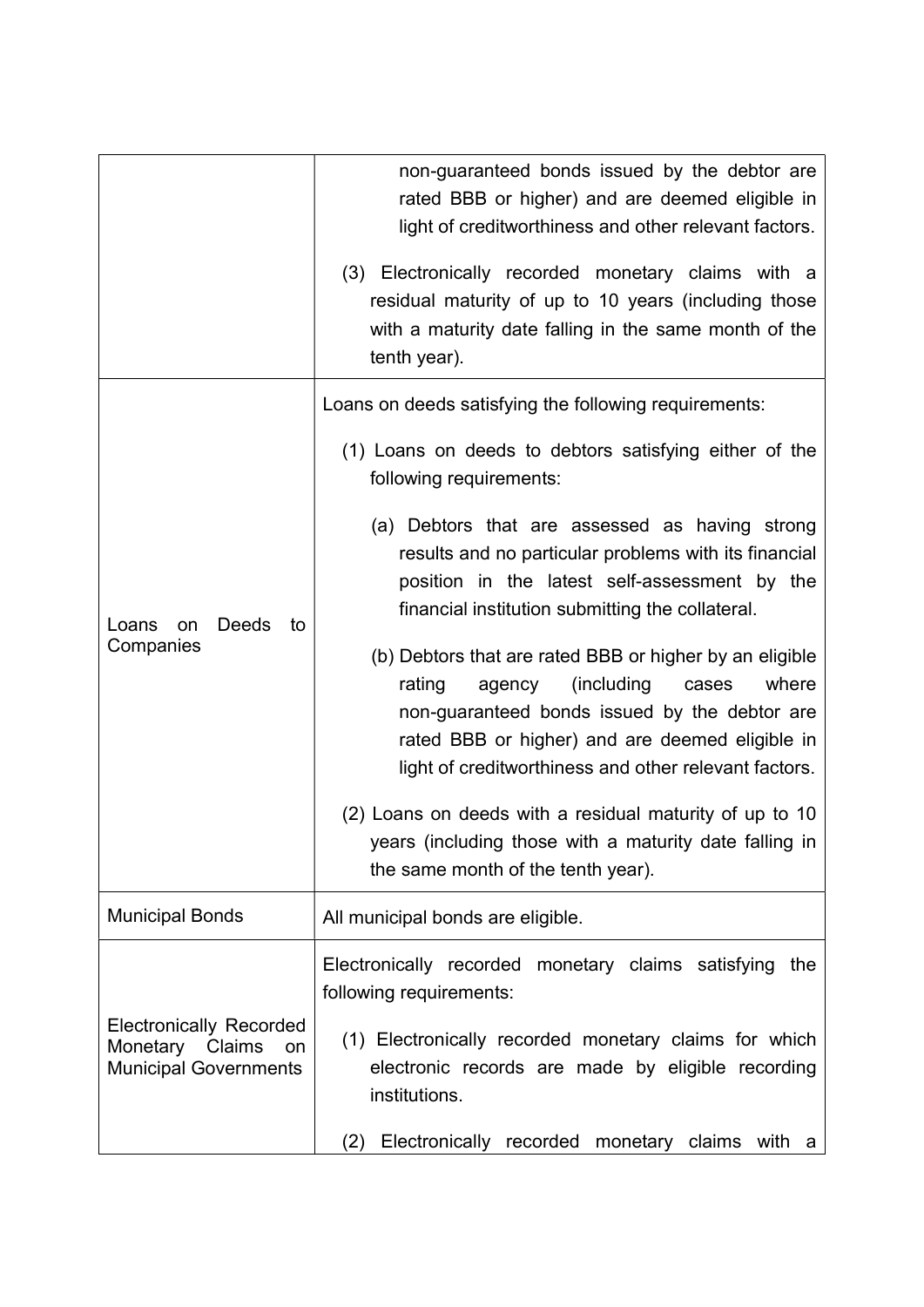|                                                                                                                                  | residual maturity of up to 10 years (including those<br>with a maturity date falling in the same month of the<br>tenth year).                                                                                                                              |  |
|----------------------------------------------------------------------------------------------------------------------------------|------------------------------------------------------------------------------------------------------------------------------------------------------------------------------------------------------------------------------------------------------------|--|
| <b>Deeds</b><br>Loans<br>to<br>on<br><b>Municipal Governments</b>                                                                | Loans on deeds with a residual maturity of up to 10 years<br>(including those with a maturity date falling in the same<br>month of the tenth year).                                                                                                        |  |
| <b>Electronically Recorded</b><br>Monetary Claims<br><b>on</b><br><b>Entities</b><br>Owned<br>by<br><b>Municipal Governments</b> | Electronically recorded monetary claims satisfying<br>the<br>following requirements:                                                                                                                                                                       |  |
|                                                                                                                                  | (1) Electronically recorded monetary claims for which<br>electronic records are made by eligible recording<br>institutions.                                                                                                                                |  |
|                                                                                                                                  | (2) Electronically recorded monetary claims on debtors<br>that are assessed as having strong results and no<br>particular problems with its financial position in the<br>latest self-assessment by the financial institution<br>submitting the collateral. |  |
|                                                                                                                                  | (3) Electronically recorded monetary claims with a<br>residual maturity of up to 10 years (including those<br>with a maturity date falling in the same month of the<br>tenth year).                                                                        |  |
| Deeds<br>Loans<br>on<br>to<br><b>Entities</b><br>Owned<br>by<br><b>Municipal Governments</b>                                     | Loans on deeds satisfying the following requirements:                                                                                                                                                                                                      |  |
|                                                                                                                                  | (1) Loans on deeds to debtors that are assessed as<br>having strong results and no particular problems with<br>its financial position in the latest self-assessment by<br>the financial institution submitting the collateral.                             |  |
|                                                                                                                                  | (2) Loans on deeds with a residual maturity of up to 10<br>years (including those with a maturity date falling in<br>the same month of the tenth year).                                                                                                    |  |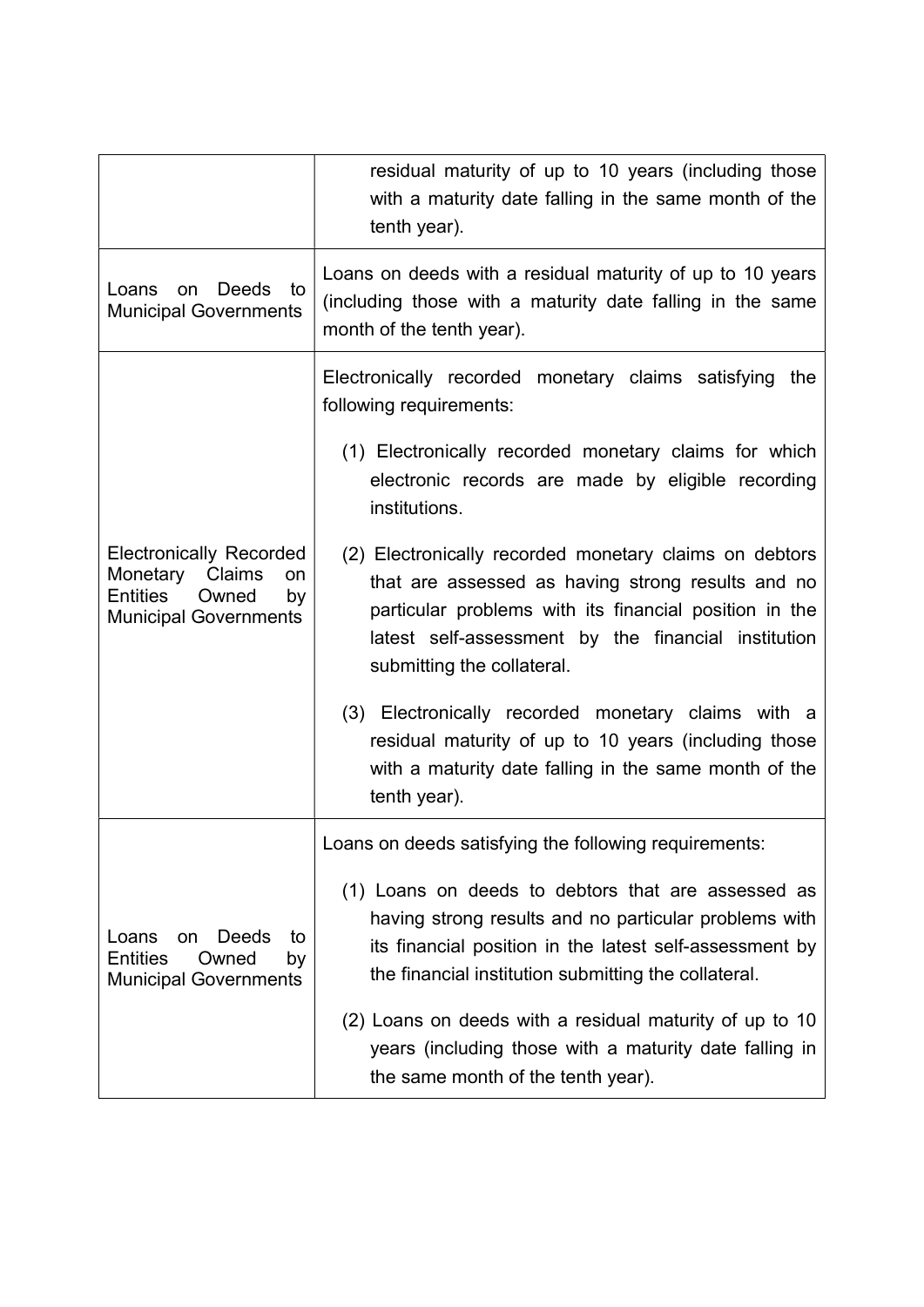Amendment to "Temporary Rules regarding the Eligibility Standards for Loans on Deeds to Companies Denominated in the U.S. Dollar"

- Paragraph 3. shall be amended as follows.
	- 3. The "Temporary Rules regarding the Eligibility Standards for Debt of Companies in Disaster Areas" (Policy Board Decision on April 28, 2011) and the "Temporary Rules regarding the Eligibility Standards for Debt of Companies in Disaster Areas of the 2016 Kumamoto Earthquake" (Policy Board Decision on April 28, 2016) The "Temporary Rules regarding the Eligibility Standards for Debt of Companies and Municipal Governments" (Policy Board Decision on June 20, 2019) shall not be applied in loans on deeds to companies denominated in the USD.

(Supplementary Provision)

This amendment shall become effective on the effective date of the "Temporary Rules regarding the Eligibility Standards for Debt of Companies and Municipal Governments."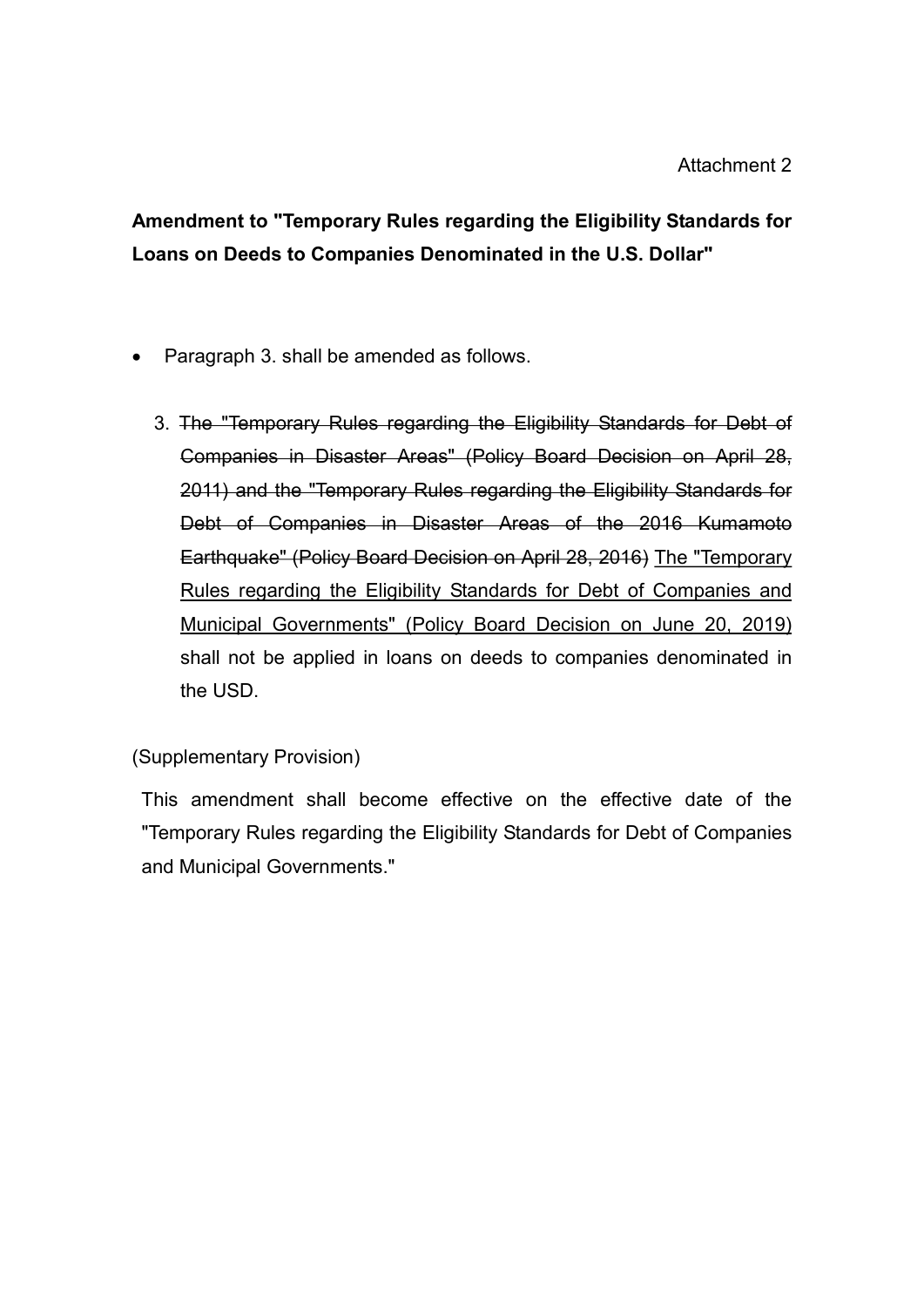# Amendment to "Principal Terms and Conditions for the Loan Support Program"

- Paragraph 2. shall be amended as follows.
	- 2. Method for Operating the Loan Support Program
		- (1) (No change)
		- (2) Fund-provisioning under the Growth-Supporting Funding Facility covers investments or loans that contribute to strengthening the foundations for economic growth. As for the following foreign currency-denominated investments and loans, the Bank shall establish special rules. The Bank shall conduct Lloans for the investments and loans stipulated in (c) pursuant to the special rules shall be conducted in the U.S. dollar.
			- (a) Equity investments (investments and loans with equity-like features) as well as asset-based lending (loans without real estate collateral or guarantees that are deemed appropriate by the Bank)
			- (b) Small-lot investments and loans each of which amounts to 1 million yen but less than 10 million yen
			- (c) Foreign currency-denominated investments and loans
- Paragraph 3. shall be amended as follows.
	- 3. Maximum Outstanding Amount of Loans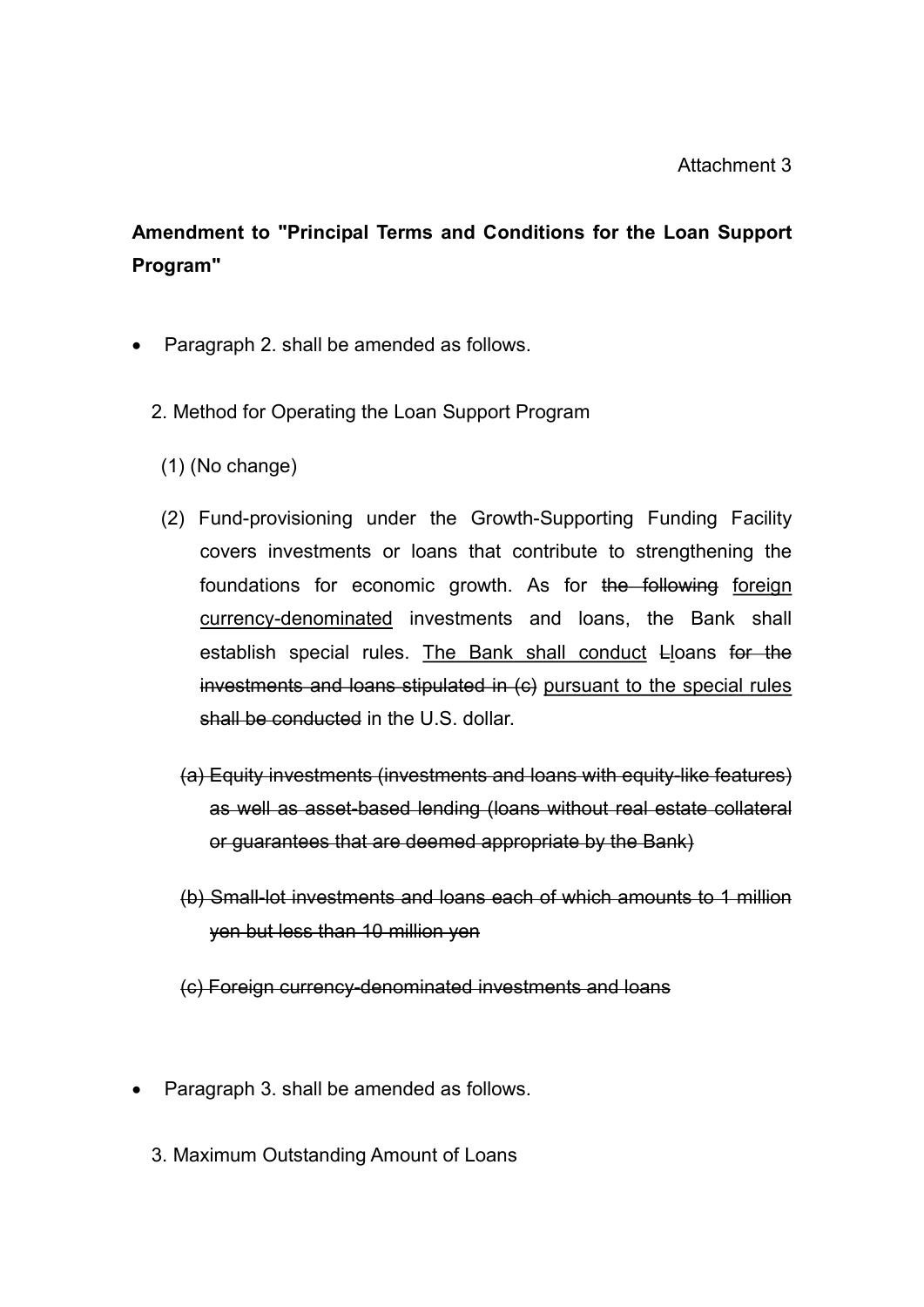(1) The maximum outstanding amount of loans under the Growth-Supporting Funding Facility shall be as follows.

| (a) Loans not pursuant to the special rules       | 10 trillion yen  |
|---------------------------------------------------|------------------|
| stipulated in 2.(2)                               | unlimited        |
| (b) Loans pursuant to the special rules for the   | 0.5 trillion yen |
| investments and loans stipulated in $2.(2)(a)$    |                  |
| (c) Loans pursuant to the special rules for the   | 0.5 trillion yen |
| investments and loans stipulated in $2.(2)(b)$    |                  |
| (db) Loans pursuant to the special rules for the- | 24 billion U.S.  |
| investments and loans stipulated in $2.(2)(e)$    | dollars          |

(2) (No change)

Supplementary Provision shall be amended as follows.

(Supplementary Provision)

These terms and conditions shall become effective today and shall be valid through June 30, 20242025.

(Supplementary Provision)

These amendments shall become effective on the date determined by the Governor.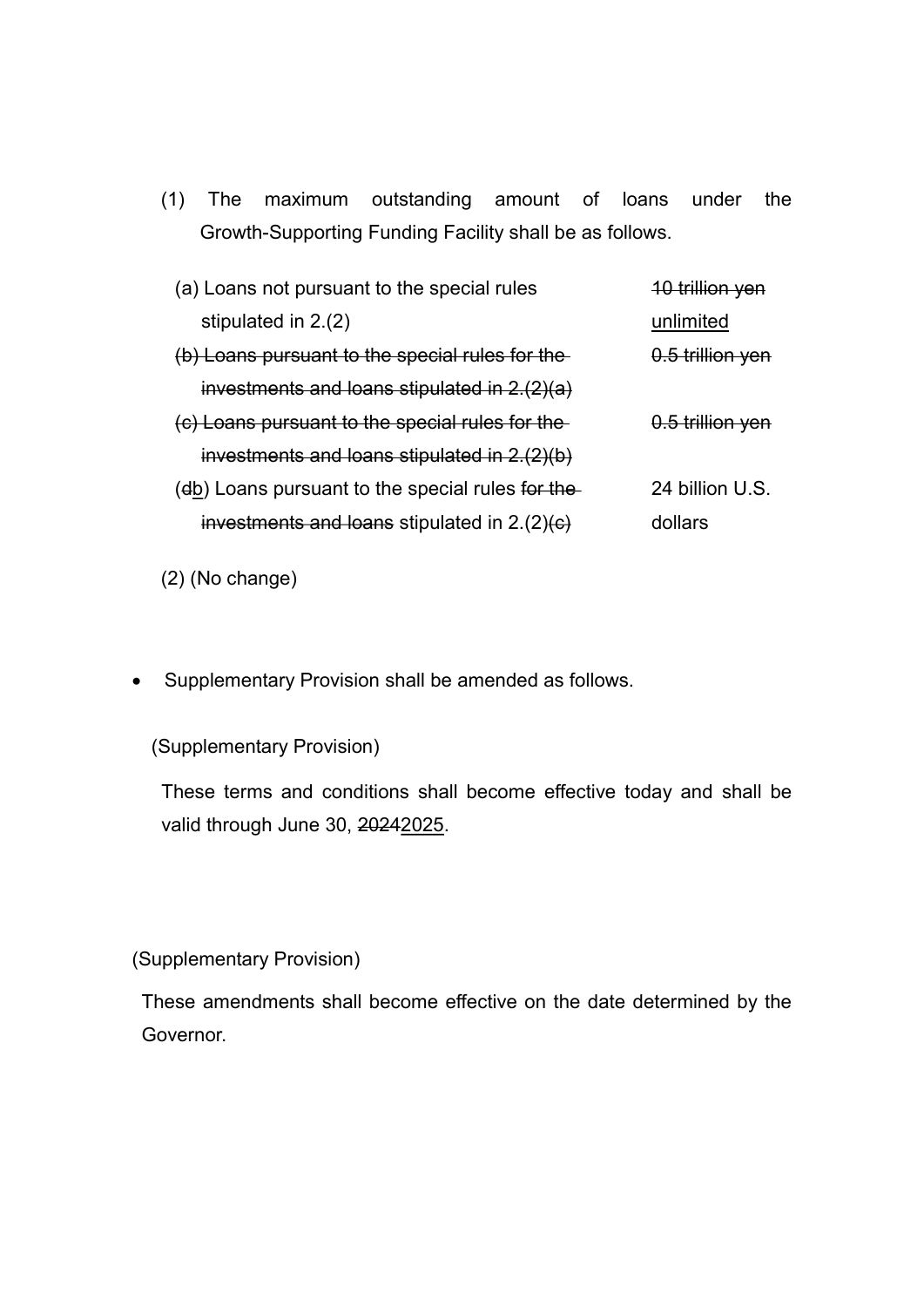Amendment to "Principal Terms and Conditions for the Fund-Provisioning Measure to Support Strengthening the Foundations for Economic Growth Conducted through the Loan Support Program"

- Paragraph 7. shall be amended as follows.
	- 7. Date of Each Loan Disbursement

The date of each loan disbursement shall be specified by the Bank. No loan shall be disbursed after June 30, 20202021.

- Paragraph 9. shall be amended as follows (full amendment).
	- 9. Maximum Amount of Loans

The maximum amount of loans provided to each counterparty during the period not exceeding a year specified by the Bank shall be equivalent to either the amount in (1) or (2), depending on each counterparty's choice.

(1) The total amount of loans provided to each counterparty pursuant to these principal terms and conditions, as well as the abolished "Special Rules for Equity Investments and Asset-Based Lending to Enhance the Fund-Provisioning Measure to Support Strengthening the Foundations for Economic Growth Conducted through the Loan Support Program" (Policy Board Decision on June 14, 2011) and the abolished "Special Rules for Small-Lot Investments and Loans to Enhance the Fund-Provisioning Measure to Support Strengthening the Foundations for Economic Growth Conducted through the Loan Support Program" (Policy Board Decision on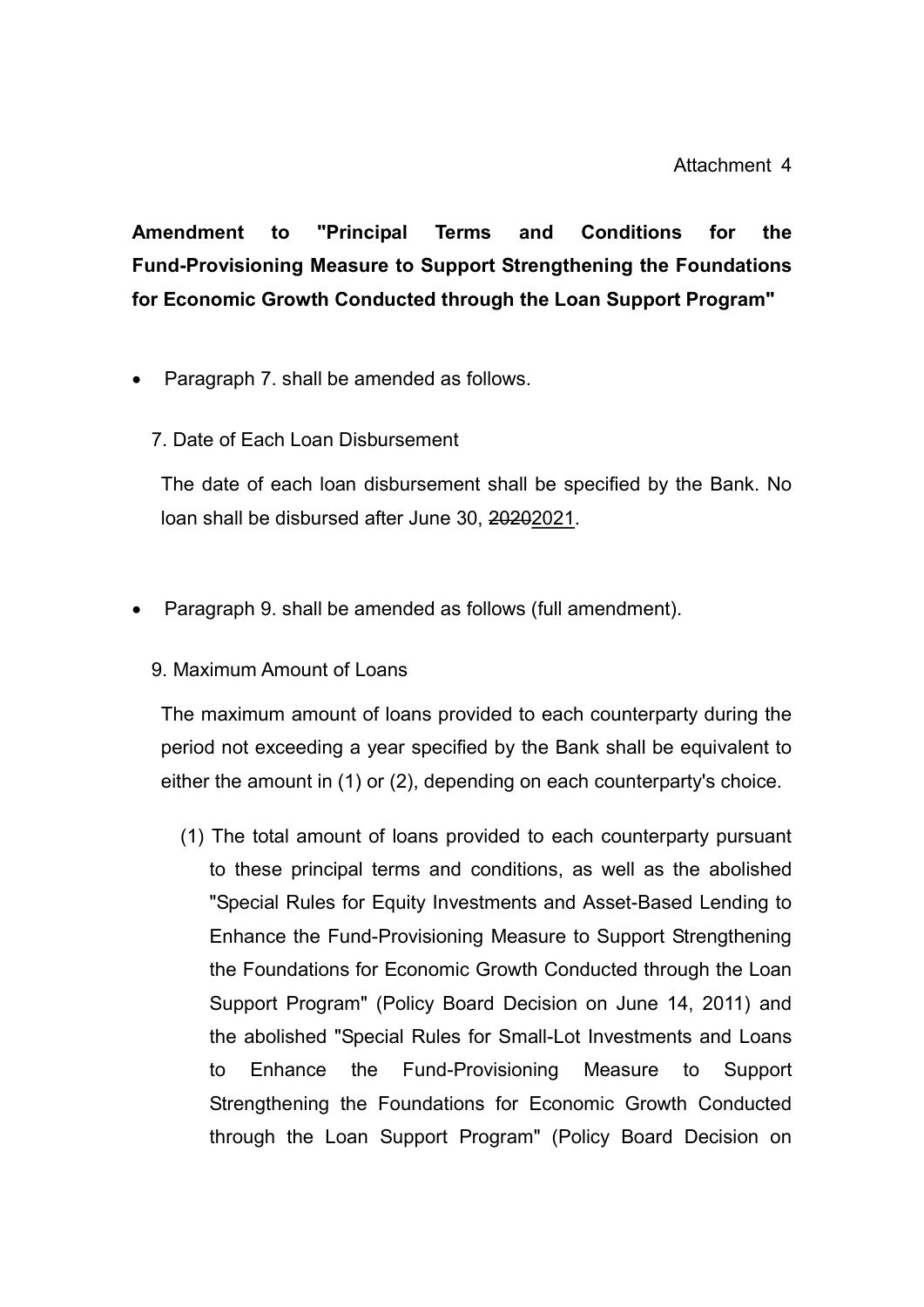March 13, 2012) for a certain year (from April 1 to March 31 of the following year, the same applies to (2)) when the total amount of loans disbursed to the counterparty was the largest, during the three years from April 1, 2016 to March 31, 2019.

- (2) The amount of new lending or investment listed from (a) to (c) in the following carried out within a certain year specified by the Bank based on the plan to support strengthening the foundation for economic growth described in 11. submitted to the Bank.
	- (a) Lending or investment with a maturity of one year or more (excluding the following (b) and (c))
	- (b) Equity investments (investments and loans with equity-like features)
	- (c) Asset-based lending (loans without real estate collateral or guarantees that are deemed appropriate by the Bank)
- Paragraph 10. shall be amended as follows.
	- 10. Prepayment
	- (1) The counterparty may prepay all or a part of the outstanding amount of loans on an annual basis, on a day specified by the Bank.
	- (2) In case the amount in (a) falls short of the amount in (b) on a day specified by the Bank, the counterparty shall repay the amount equivalent to the shortfall, pursuant to the Bank's relevant rules.
		- (a) the outstanding amount of lending or investment with a residual maturity of one year or more out of the outstanding amount of lending or investment at the first disbursement, which was the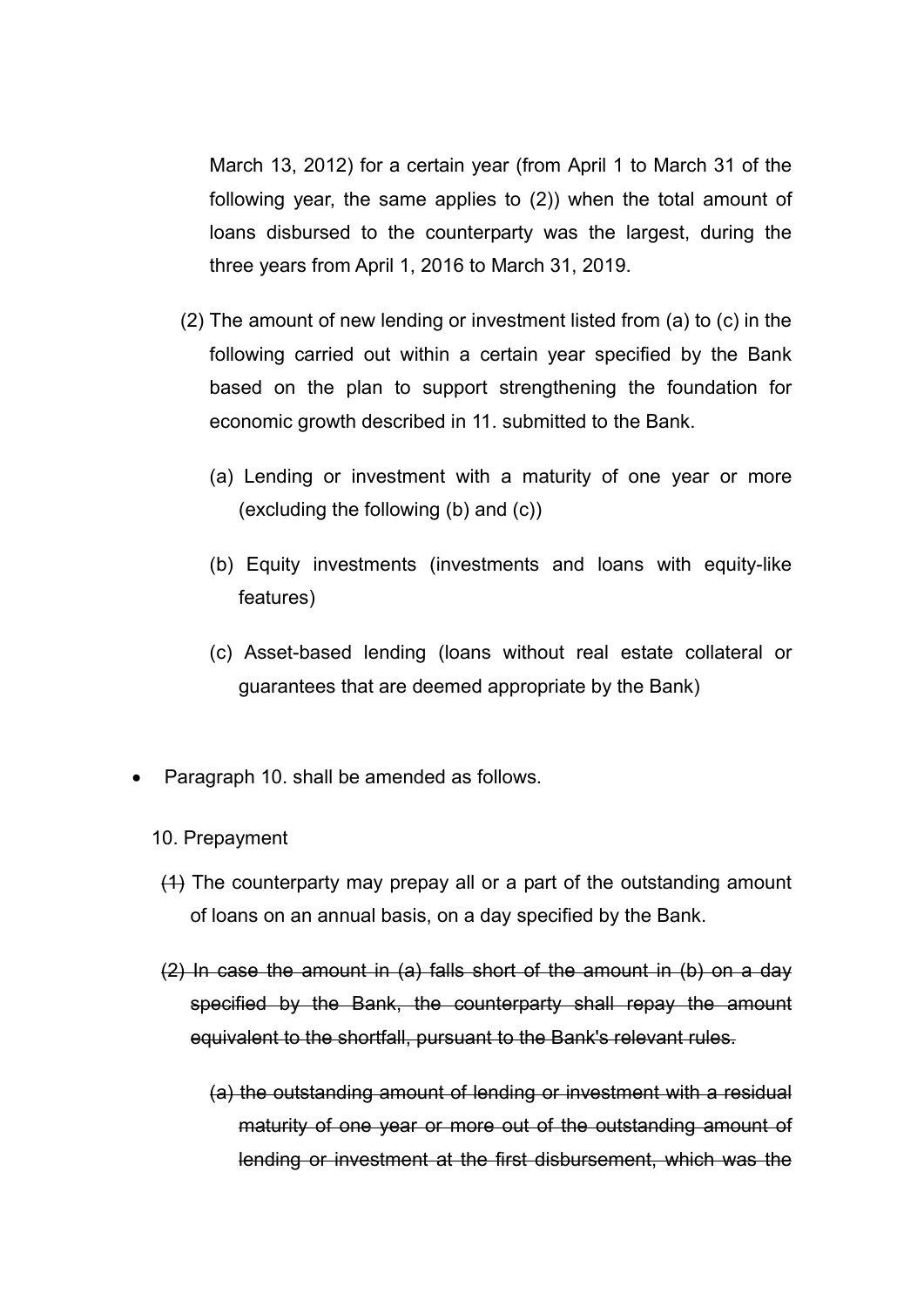basis for calculating the maximum amount of loan.

(b) the outstanding amount of loan.

- Paragraph 11. shall be deleted, paragraph 12. shall be renamed to paragraph 11., and paragraph 13. shall be renamed to paragraph 12.
- Supplementary Provision shall be amended as follows.

(Supplementary Provision)

These terms and conditions shall become effective today and shall be valid through June 30, 20242025.

- Paragraph 1. of Annex 1 shall be amended as follows.
- 1. The plan should use funds received, either borrowed or invested from financial institutions, for a period of no less than one year shall be formulated to support strengthening the foundation for economic growth, for example, through lending or investment listed from (a) to (c) in 9.(2) of these principal terms and conditions. For example, the funds received shall be used in one of the areas listed from (1) to (18) in the following, or to borrowers or entities in which financial institutions invest shall be those listed in (19).

(1)  $\lambda \rightarrow (N_{0} \text{ change})$ (19) ~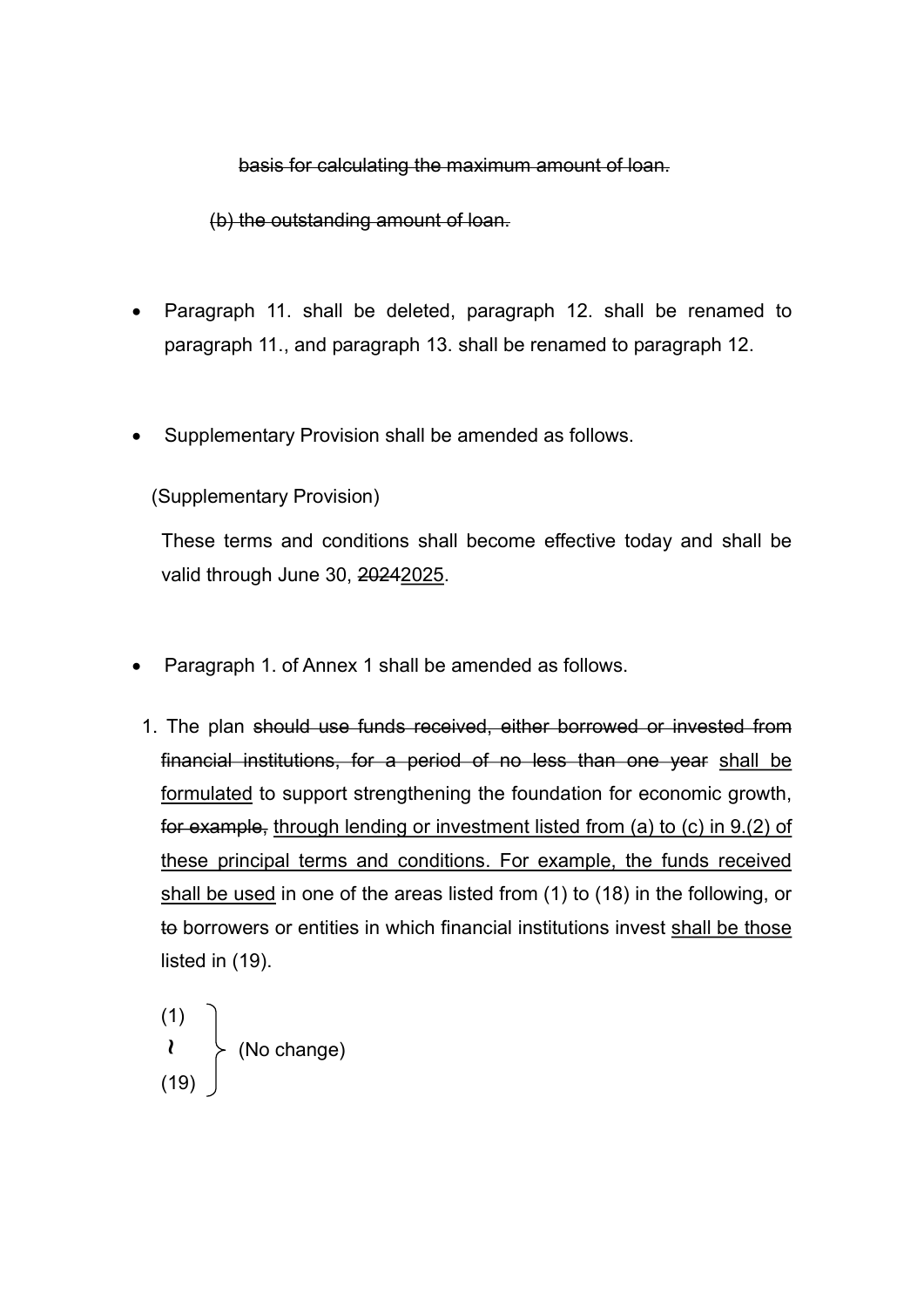(Supplementary Provision)

These amendments shall become effective on the date determined by the Governor.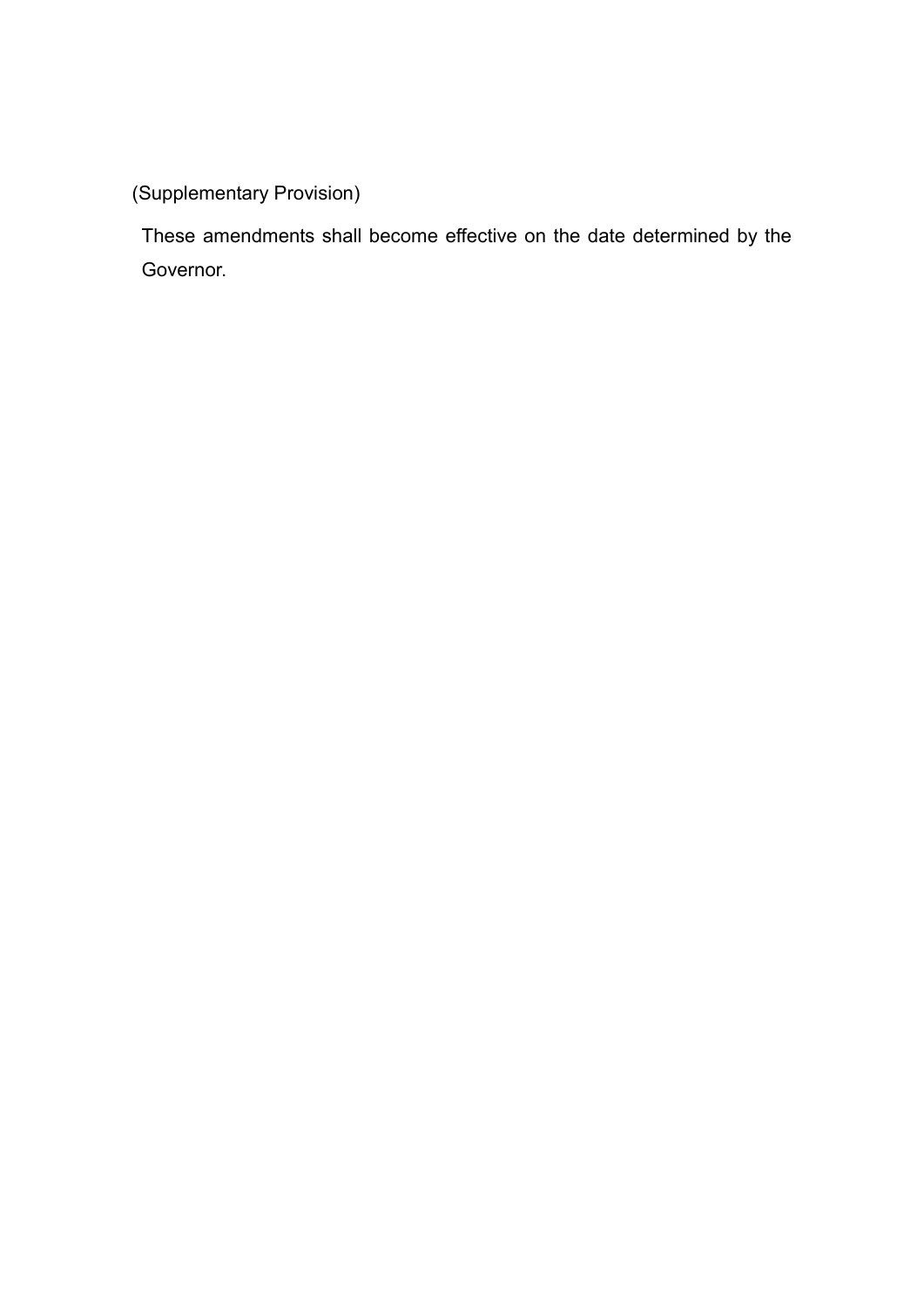Amendment to "Special Rules for the U.S. Dollar Lending Arrangement to Enhance the Fund-Provisioning Measure to Support Strengthening the Foundations for Economic Growth Conducted through the Loan Support Program"

- Paragraph 7. shall be amended as follows.
	- 7. Rollover of Loans

If the counterparty requests, the Bank shall allow either all or a part of loans to be rolled over on the maturity date within the maximum amount of loan prescribed in 8. However, the overall duration of loans -- adding the duration at the first disbursement and the ones at subsequent rollovers -- shall not exceed 4 years.

- Paragraph 8. shall be amended as follows.
	- 8. Maximum Amount of Loans
	- (1) Notwithstanding 9.(1) of the Principal Terms and Conditions, tThe total amount of loans to each counterparty pursuant to the special rules shall not exceed 2 billion U.S. dollars.
	- (2) Notwithstanding 9.(2) of the Principal Terms and Conditions, except for rollover loans, the maximum amount to be lent to each counterparty at each loan disbursement pursuant to the special rules shall be the amount calculated by subtracting the amount in (b) and (c) below from the amount in (a), on a date specified by the Bank. However, if the counterparty wishes to rollover a loan, the maximum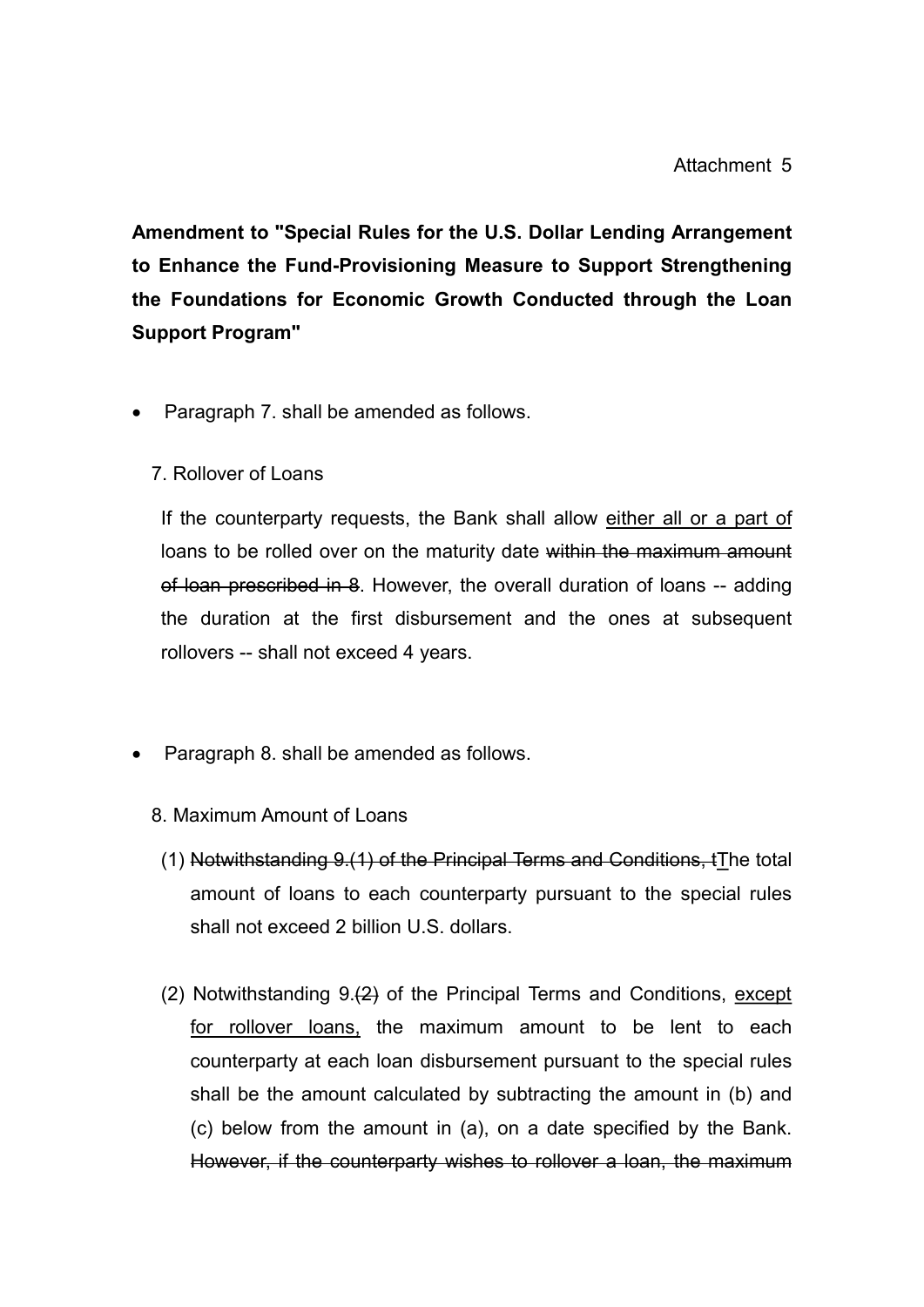amount of rollover loan shall be the smaller of the following two: (i) the amount specified above, or (ii) the amount of the existing loan to be rolled over.

- (a) The amount outstanding of foreign currency-denominated investments and loans with a maturity of one year or more made by the counterparty on and after April 1, 2012, based on a plan to support strengthening the foundations for Japan's economic growth stipulated in 11.10.
- (b) Of the amount outstanding of foreign currency-denominated investments and loans that is specified in (a),
	- i) the amount outstanding that is used as the basis for calculating the maximum amount to be lent to each counterparty at each loan disbursement in 9.(2) of the Principal Terms and Conditions.
	- ii) the amount outstanding that is used as the basis for calculating the maximum amount to be lent to each counterparty at each loan disbursement in 3.(2) of the "Special Rules for Equity Investments and Asset-Based Lending to Enhance the Fund-Provisioning Measure to Support Strengthening the Foundations for Economic Growth Conducted through the Loan Support Program" (Policy Board Decision on June 14, 2011).
	- iii) the amount outstanding that is used as the basis for calculating the maximum amount to be lent to each counterparty at each loan disbursement in 3.(2) of the "Special Rules for Small-Lot Investments and Loans to Enhance the Fund-Provisioning Measure to Support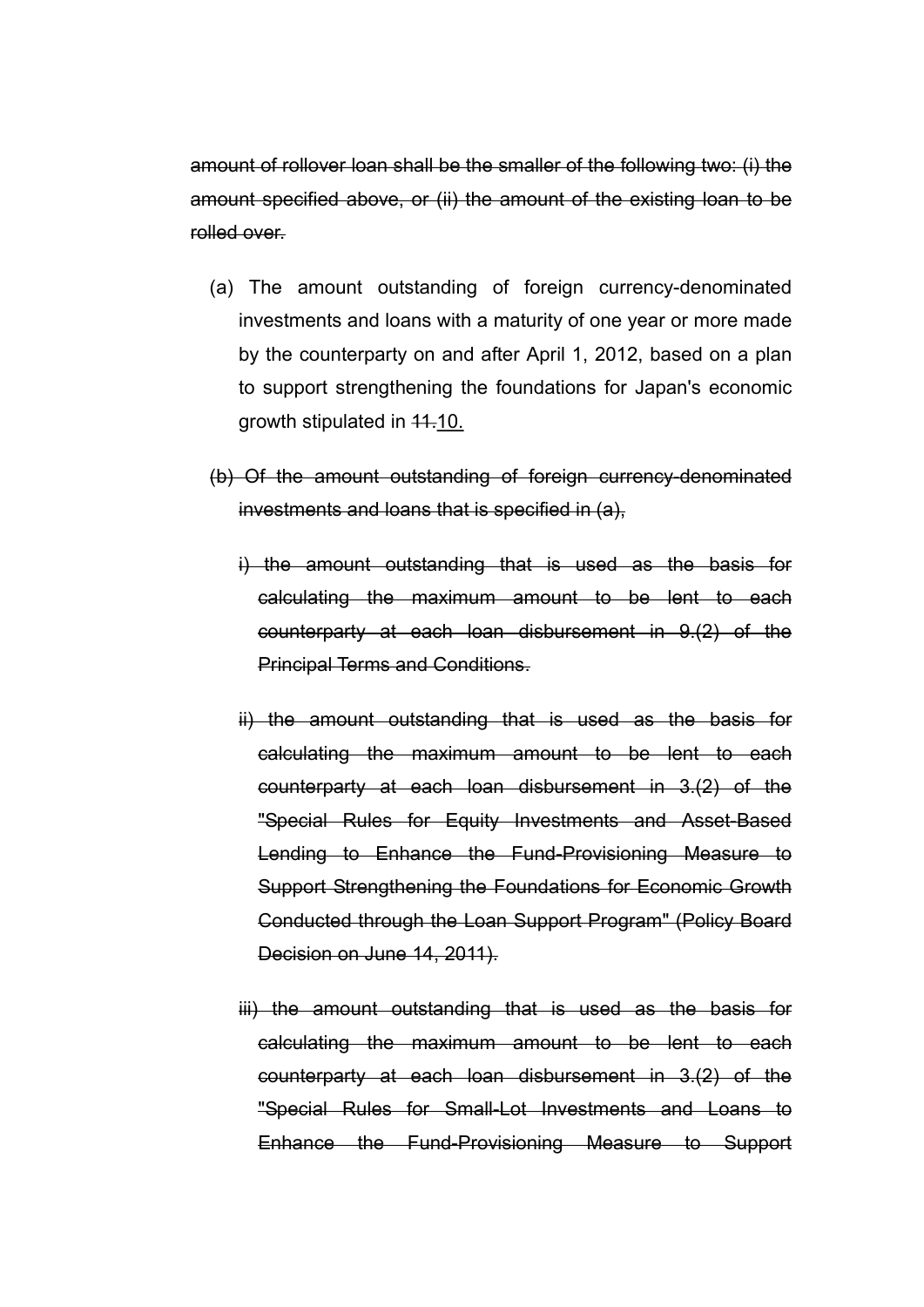Strengthening the Foundations for Economic Growth Conducted through the Loan Support Program" (Policy Board Decision on March 13, 2012).

- (cb) The amount outstanding of loans before maturity to each counterparty at each loan disbursement out of the total amount disbursed pursuant to the special rules for the USD lending arrangement.
- (c) The amount of loans to be rolled over by each counterparty out of the total amount matured at each loan disbursement.
- Paragraph 9. shall be deleted.
- Paragraph 10. shall be amended as follows.

10.9. Deadline for Applications for New Loans

The date stipulated in 8.(2) shall be, except for the rollover of loans, not later than March 31, 20202021.

• Paragraph 11. shall be amended as follows.

11.10. A Plan to Support Strengthening the Foundations for Japan's Economic Growth

Notwithstanding 12.11. of the Principal Terms and Conditions, each counterparty shall formulate a plan for foreign currency-denominated investments and loans to support strengthening the foundations for Japan's economic growth which satisfies the requirements set forth in the Annex.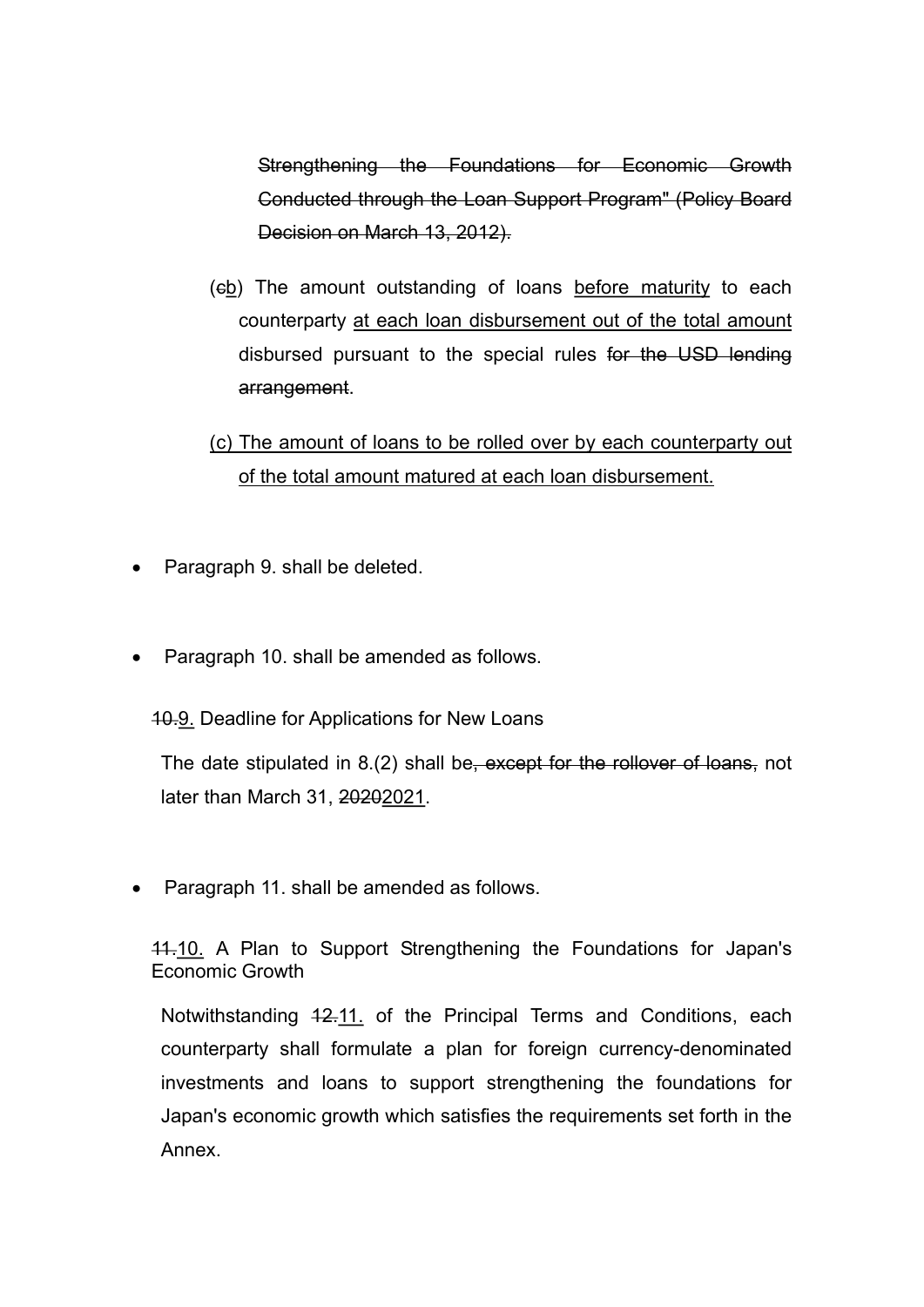- Paragraph 12. shall be renamed to paragraph 11.
- Supplementary Provision shall be amended as follows.

## (Supplementary Provision)

The special rules shall become effective today and shall be valid through June 30, 20242025.

(Supplementary Provision)

These amendments shall become effective on the effective date of Attachment 4 of the "Establishment of 'Temporary Rules regarding the Eligibility Standards for Debt of Companies and Municipal Governments.'"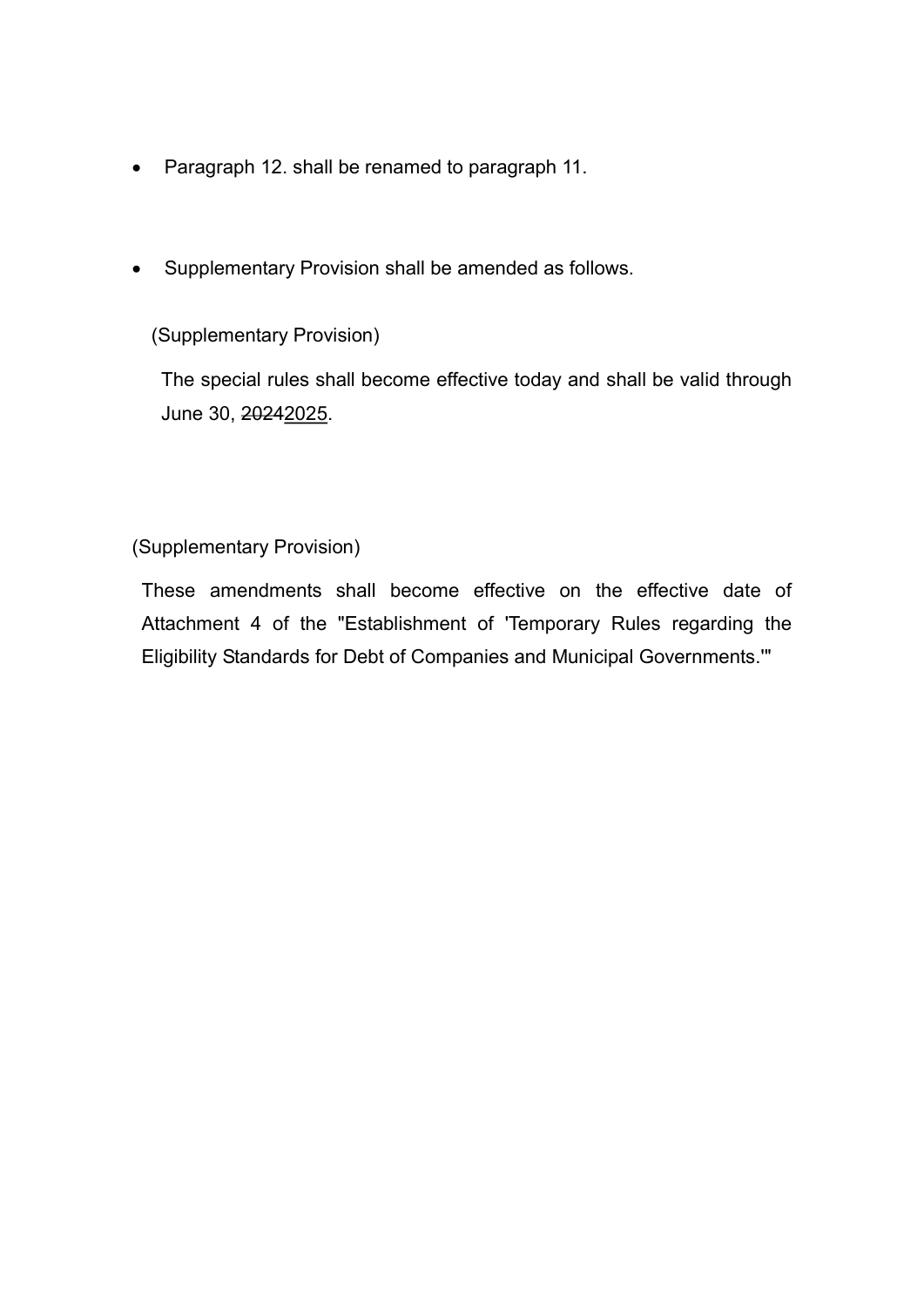Amendment to "Principal Terms and Conditions for the Fund-Provisioning Measure to Stimulate Bank Lending Conducted through the Loan Support Program"

- Paragraph 7. shall be amended as follows.
	- 7. Date of Each Loan Disbursement

The date of each loan disbursement shall be specified by the Bank. No loan shall be disbursed after June 30, 20202021.

- Paragraph 9, shall be amended as follows.
	- 9. Maximum Amount of Loans

The maximum amount of loans to each counterparty at each loan disbursement shall be twice as much as the amount calculated by subtracting the amount in (2) from the amount in (1). Housing loans in the trust property of eligible beneficial interest of a trust in housing loans submitted to the Bank as collateral pursuant to the "Collateral Guidelines on Eligible Beneficial Interest of a Trust in Housing Loans" (Policy Board Decision on March 15, 2016) shall be regarded as the counterparty's lending.

$$
\begin{array}{c}\n(1) \\
(2)\n\end{array}
$$
 (No change)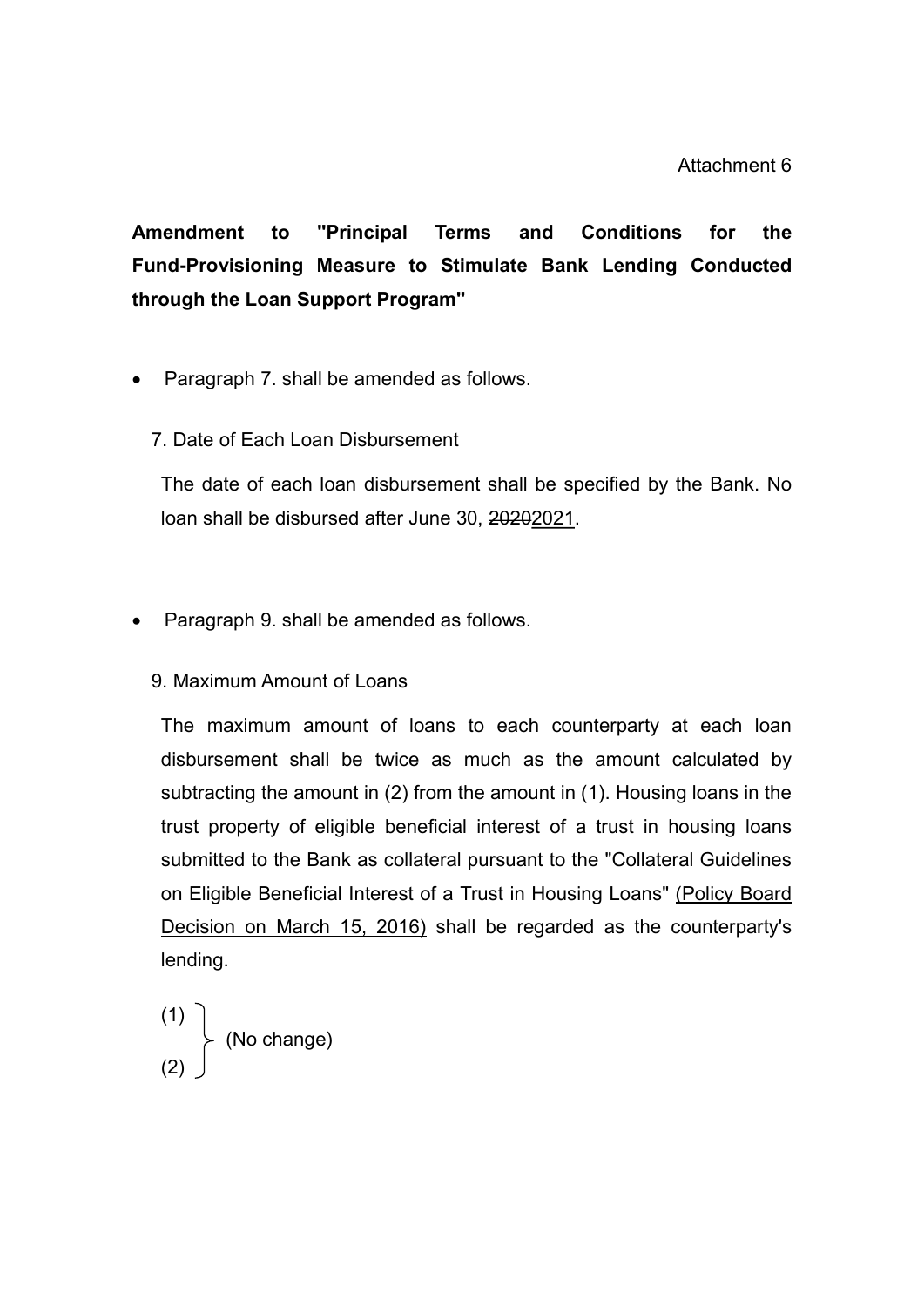Supplementary Provision shall be amended as follows.

(Supplementary Provision)

These terms and conditions shall become effective today and shall be valid through June 30, 20242025.

## (Supplementary Provision)

These amendments shall become effective on the effective date of Attachment 3 of the "Establishment of 'Temporary Rules regarding the Eligibility Standards for Debt of Companies and Municipal Governments.'"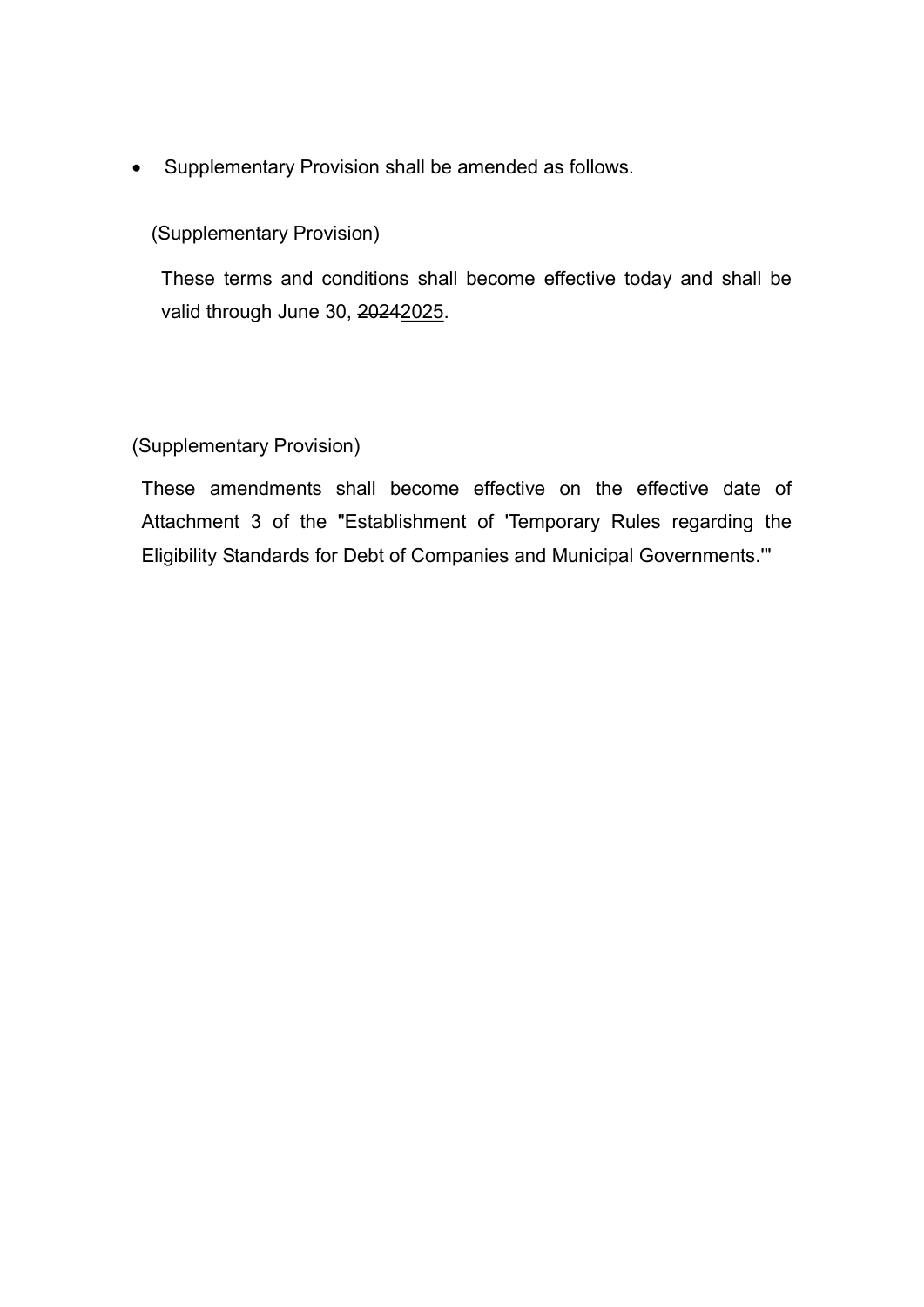Amendment to "Special Rules for Member Financial Institutions of Central Organizations of Financial Cooperatives to Use the Fund-Provisioning Measure to Support Strengthening the Foundations for Economic Growth and the Fund-Provisioning Measure to Stimulate Bank Lending"

- Paragraph 1. shall be amended as follows (full amendment).
	- 1. The Bank shall provide loans to central organizations of financial cooperatives of which each member financial institution uses the programs.
- Paragraph 2. shall be amended as follows (full amendment).
	- 2. The maximum amount of loans and the maximum outstanding amount of loans (hereinafter referred to as the "maximum amount of loans, etc.") to each central organization of financial cooperatives shall be set as the sum of the maximum amount of loans, etc. for its own use and the maximum amount of loans, etc. of each member financial institution that uses the programs calculated following the principal terms and conditions, etc.
- Paragraph 5. shall be renamed to paragraph 6., paragraph 4. shall be renamed to paragraph 5., paragraph 3. shall be renamed to paragraph 4. and the following paragraph 3. shall be added after paragraph 2.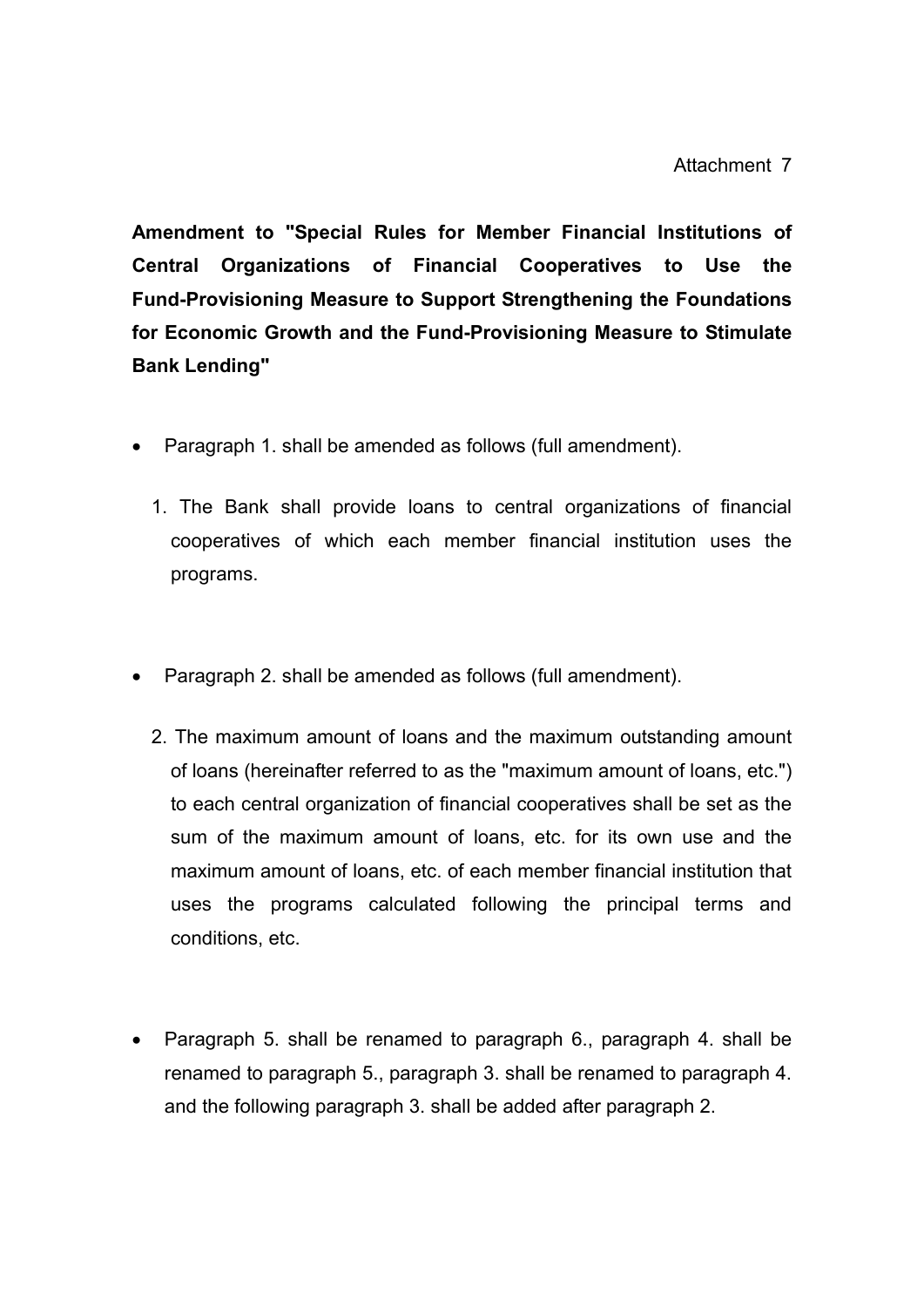- 3. Member financial institutions shall formulate plans for lending or investment with an aim to support strengthening the foundation for economic growth, in line with the management policy (a policy on plans for each financial cooperative group to lend or invest with an aim to support strengthening the foundation for economic growth and a policy on managing the programs for themselves and member financial institutions) formulated by central organizations of financial cooperatives and admitted by the Bank.
- Paragraph 4. shall be amended as follows.
	- 4. Central organizations of financial cooperatives shall distribute all funds provided by the Bank under the programs to member financial institutions based on their lending or investment the amount to be used. Duration, interest rate, and other conditions of the loans to member financial institutions shall be equivalent to those of the loans disbursed by the Bank to central organizations of financial cooperatives.
- Supplementary Provision shall be amended as follows.

(Supplementary Provision)

The special rules shall become effective today and shall be valid through June 30, 20242025.

(Supplementary Provision)

These amendments shall become effective on the effective date of